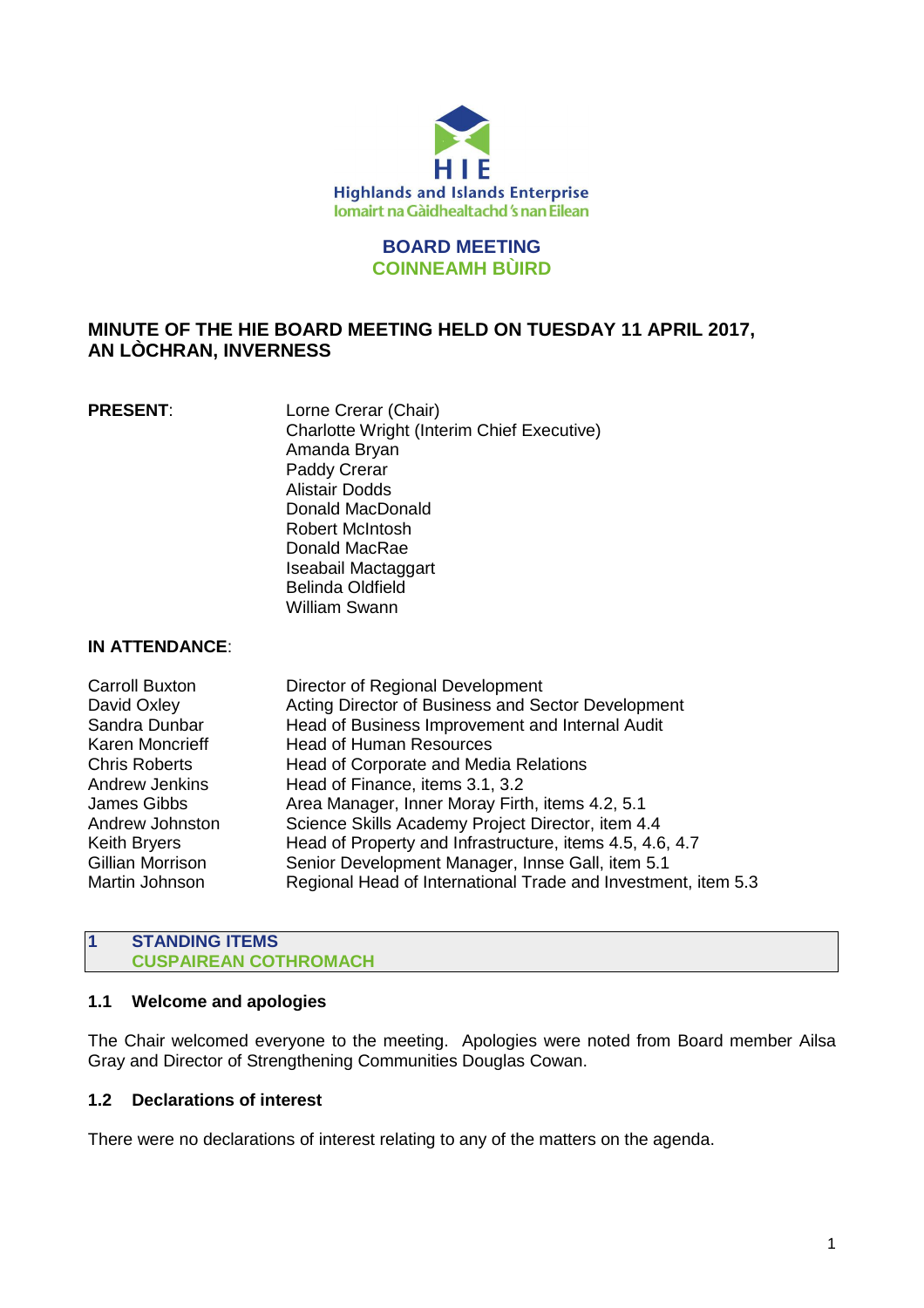# **1.3 Minute of meeting of Tuesday 7 February 2017**

Belinda Oldfield observed that points she had raised during discussion of HIE's risk register (item 3.2) had not been recorded in the draft minute. It was agreed that a note of these points should be added. Subject to that amendment, the minute was approved.

# **1.4 Minute of meeting of Tuesday 14 March 2017**

The minute of the meeting held on Tuesday 14 March 2017 was approved.

### **1.5 Matters arising**

There were no matters arising from either of these minutes that would not be covered elsewhere on the agenda.

# **2 UPDATES CUNNTASAN AS ÙR**

# **2.1 Chair and Interim Chief Executive update HIEA 2017/00646**

The Interim Chief Executive updated the Board on HIE's ongoing engagement with LifeScan Scotland in Inverness, which will be affected by a strategic review being carried out by parent company Johnson and Johnson. Following completion of due diligence, HIE had released the final payment of a £1.85m funding award that had been approved in 2016 to support a total £8.7m research and development investment in the Highland plant.

The Board welcomed news that business leaders in the Highlands and Islands had been honoured with two out of three national awards from the Institute of Directors Scotland. Jennifer Mackenzie-Hallwood of TEFL Scotland was named Director of the Year for a medium-sized business, and Tom Campbell of North Highland Initiative won the same title for a small business.

HIE was progressing plans to hold a national strengthening communities conference in Aviemore in September, including high level representation from the Scottish Government. Board members would be kept informed as details were confirmed.

Both Charlotte Wright and Alistair Dodds had attended the most recent Convention of the Highlands and Islands in Shetland. Discussion of the Enterprise and Skills Review had featured strongly, with the Deputy First Minister and Cabinet Secretary for the Economy, Jobs and Fair Work acknowledging that significant public support had been expressed for HIE's role in developing the region.

Highly ambitious plans to develop the Lochaber aluminium smelter and associated facilities were being taken forward by new owners GFG Alliance. HIE was continuing to work very closely with the Scottish Government on this project, which promised to be the most significant investment in the west Highlands in decades. A delivery group, chaired by the Cabinet Secretary for Rural Economy and Connectivity, had been established to address the full range of issues raised by a venture of this scale centred on Fort William, from business development to skills and housing. Charlotte Wright informed the Board that she would be meeting the company's chief executive again later in April.

A new Director of Finance and Corporate Services had been appointed. Nick Kenton, who currently occupies an equivalent position with NHS Highland, will join HIE later in the year. In the meantime, the director's responsibilities will be covered by the Director of Regional Development and the Head of Finance.

Turning to the Scottish Government's Enterprise and Skills Review, the Interim Chief Executive noted that HIE was maintaining an active involvement in all workstreams that were currently under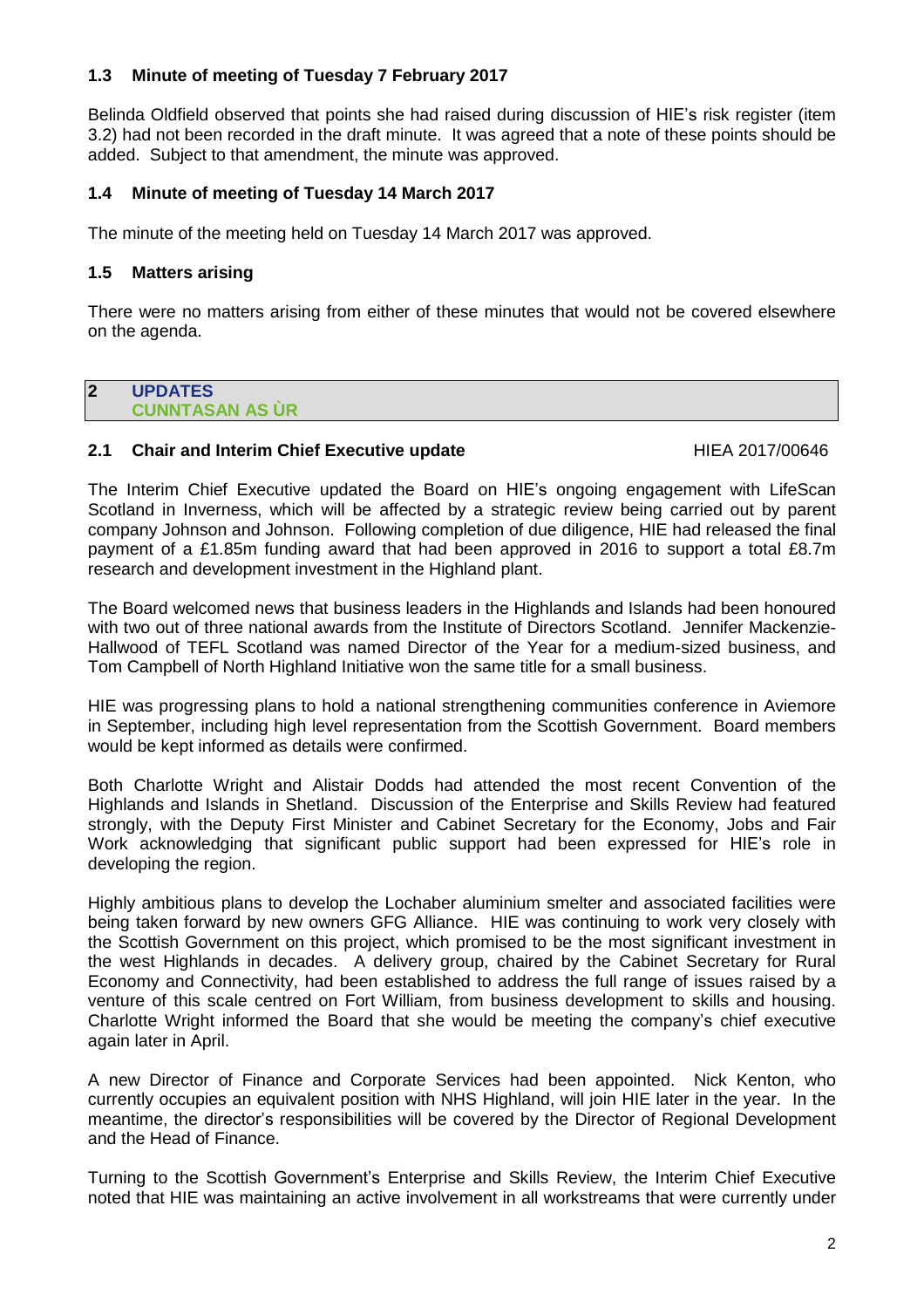way, with a view to obtaining better outcomes for the region and for Scotland. In response to a question from Amanda Bryan, Charlotte Wright confirmed that there was no dedicated workstream focused on communities and fragile areas. However, HIE's expertise in this field was contributing to other workstreams, including those on customer journey and the planned South of Scotland enterprise and skills vehicle. The upcoming national strengthening communities conference would provide a further opportunity to engage with government on this important topic.

The Chair updated the Board on his role in providing a review of governance arrangements as part of the Enterprise and Skills Review. This had resulted in a set of recommendations that the Cabinet Secretary for the Economy, Jobs and Fair Work had informed the Scottish Parliament would be adopted in full. Of key significance to HIE was that, in addition to a new strategic board being established to improve collaboration between enterprise and skills stakeholders and input to national economic strategy, all agency boards will be maintained, with their current powers intact. Agency chairs will sit on the new strategic board, which will have an independent chair and feature equal representation from each of the four bodies taking part in the Enterprise and Skills Review, along with members from the worlds of business and local government, among others.

The Board expressed gratitude to Professor Crerar for the pivotal role he had played in delivering an excellent outcome on a subject that had generated a great deal of concern and debate across the Highlands and Islands, in parliament and in the media. With the governance issue now settled, it was agreed that HIE should take a proactive role in communicating the positive nature of the outcome.

*[Paragraph removed, as disclosure at this time could have a negative effect on the effective conduct of public affairs.]*

In discussion, Board members put forward suggestions to improve collaboration between agencies, including Board level engagement, and opportunities for inter-agency secondments.

Professor Crerar reported that the process to recruit a new permanent chief executive was progressing well and generating an encouraging level of interest from potential applicants.

#### **3 RESOURCES AND GOVERNANCE GOIREASAN IS RIAGHLACHAS**

# **3.1 Financial Statement for the 12 months to 31 March 2017** HIEA 2016/00442

# *Andrew Jenkins joined the meeting.*

The Head of Finance presented a report prepared by the former Director of Finance and Corporate Services, summarising HIE's financial position for the twelve months to 31 March 2017, subject to final audit by Audit Scotland. This showed that HIE had met all financial targets and achieved a balanced financial position for 2016-17 with a total spend, including broadband and Wave Energy Scotland (WES) of £95.06m. HIE's grant-in-aid budget of £56.96m from the Scottish Government had been drawn down in full, along with a further £8m for WES. Cash in hand at the end of March was effectively nil, and HIE had delivered its Strategic Forum savings target of £3.2m.

Donald MacRae highlighted a reduction that had been made during the year in respect of the target for property sales. The Head of Finance acknowledged that this had become a more challenging activity, and noted that the 2017/18 target was set at a lower level to reflect this position. Paddy Crerar asked a question about the role of external property agents and Mr Jenkins explained that they acted in an advisory capacity, with HIE taking responsibility for setting targets. It was noted that a property strategy would be presented for discussion at a future Board meeting. Alistair Dodds noted that the budget for regionally significant investments also appeared to have reduced by around £6m in the course of the year. In reply, the Director of Regional Development explained that the variance was mostly due to the timing of payments associated with next generation broadband (NGB) infrastructure, and did not represent any actual slippage in the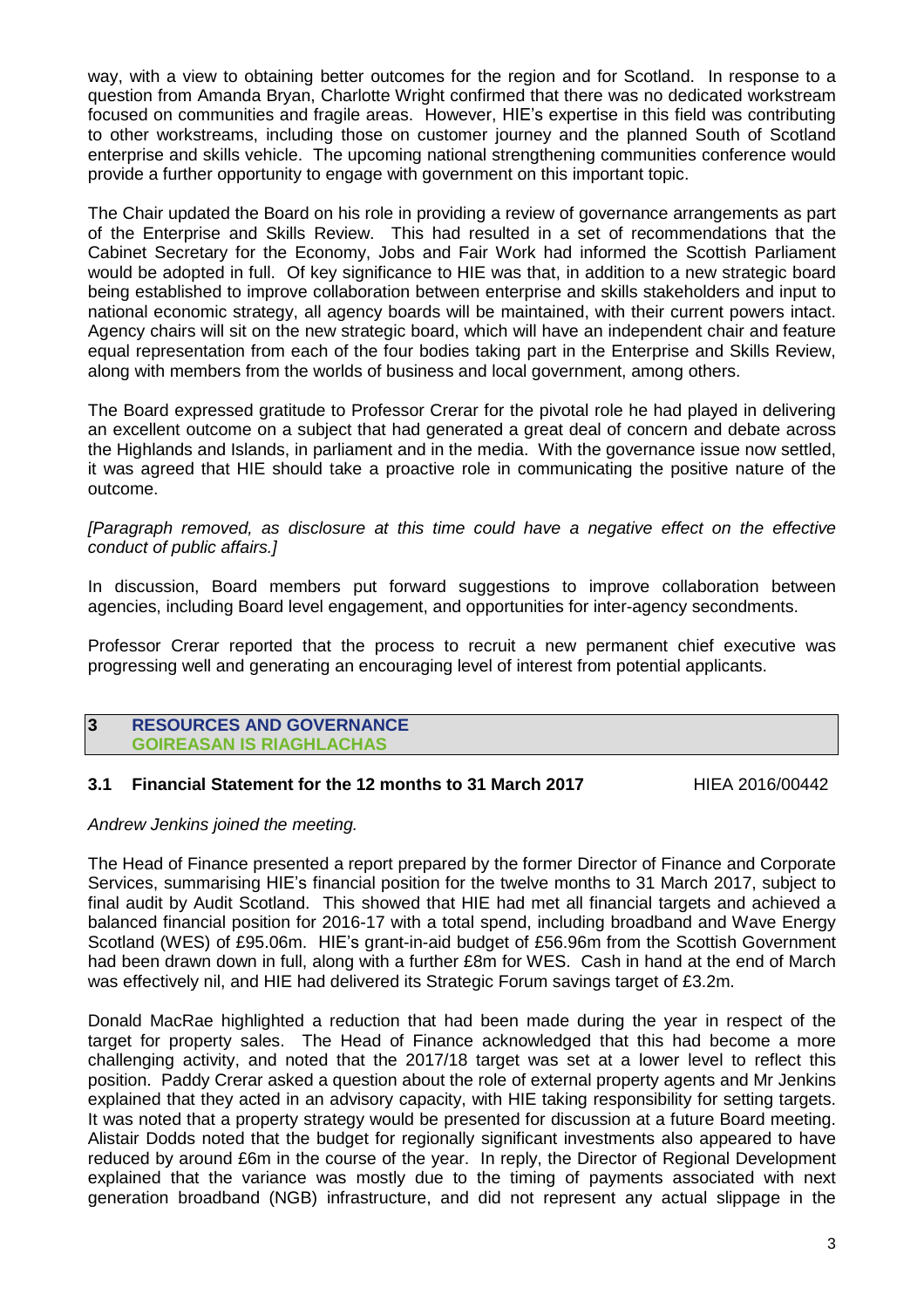broadband project, or reduction in HIE investment. It was noted that, while the majority of the NGB budget was channeled through HIE on a 'money-in, money out' basis', the project also included an element of HIE grant-in-aid funding.

Board members expressed gratitude to the recently retired Director of Finance and Corporate Services, Forbes Duthie, for his role in delivering another successful outcome at the year end. The Chair confirmed that he had written to Mr Duthie to thank him for his excellent contribution to HIE over many years.

# **3.2 Draft HIE budget 2017/18** HIEA 2016/00442

The Head of Finance presented a report prepared by the former Director of Finance and Corporate Services, detailing HIE's proposed budget allocation for 2017/18, along with a summary of key risks and how these would be managed. This showed that HIE anticipated a total income and expenditure of £76.9m during the year, not including funds that had been secured separately and would be managed in relation to broadband infrastructure rollout, Community Broadband Scotland (CBS), WES, Northern Innovation Hub, and Scottish Land Fund. The report outlined how funding had been allocated at the start of the year, stressing that the system was flexible and that budgets would be reviewed and amended through the year to address changing circumstances and meet urgent or emerging challenges and opportunities.

*[Paragraph removed, as disclosure at this time could have a negative effect on the effective conduct of public affairs.]*

Robert McIntosh suggested that the presentation of budget reports could be reviewed in order to specify spend by HIE priority, while Amanda Bryan also requested a breakdown of spend by geographical area. In subsequent discussion, it was agreed that a strategic planning day would be organised for Board members in September, when the new Director of Finance and Corporate Services will be in post, which would enable these issues to be considered in the context of HIE's overall purpose and priorities, and its role in delivering Scotland's Economic Strategy.

*Andrew Jenkins left the meeting.*

# **3.3 Risk management update, including register at April 2017** HIEA 2016/00314

The Head of Business Improvement and Internal Audit (BIIA) presented an update on work in progress to refresh HIE's approach to risk management, as part of a culture of continuous improvement. The report also included the organisation's latest risk register. Key actions being taken through the refreshed approach were to: review and agree top corporate risks and themes; agree risk appetite characteristics and definitions; increase reporting and ensure clear ownership of risk themes; redevelop HIE's resource prioritisation framework, and Leadership Team championing the use of risk management to support effective decision making and delivery. The register of risk themes and corporate risks at April 2017 identified 15 strategic risks and 8 tactical risks that were currently being treated.

The Board welcomed the direction of travel defined in the paper, and endorsed HIE's willingness to articulate its appetite for risk, to optimise its approach to identify and address specific risks and themes, and to alert the Board to those judged to be most significant. Belinda Oldfield advised amending the definition of strategic risk to reflect the fact that these can emerge suddenly and are not always long-term. As the approach is developed, it would also be useful to implement scoring to enable the register clearly to show HIE's assessment of impact and likelihood against each identified risk. *[Sentence removed, as disclosure at this time could have a negative effect on the effective conduct of public affairs.]*

The Chair thanked the Head of BIIA for the work completed to date in developing a fresh approach to risk, and endorsed the complementary roles of the Board, which requires strategic overview, and the Risk and Assurance Committee, which provides a forum for Board members to examine risks, themes and associated issues in greater detail.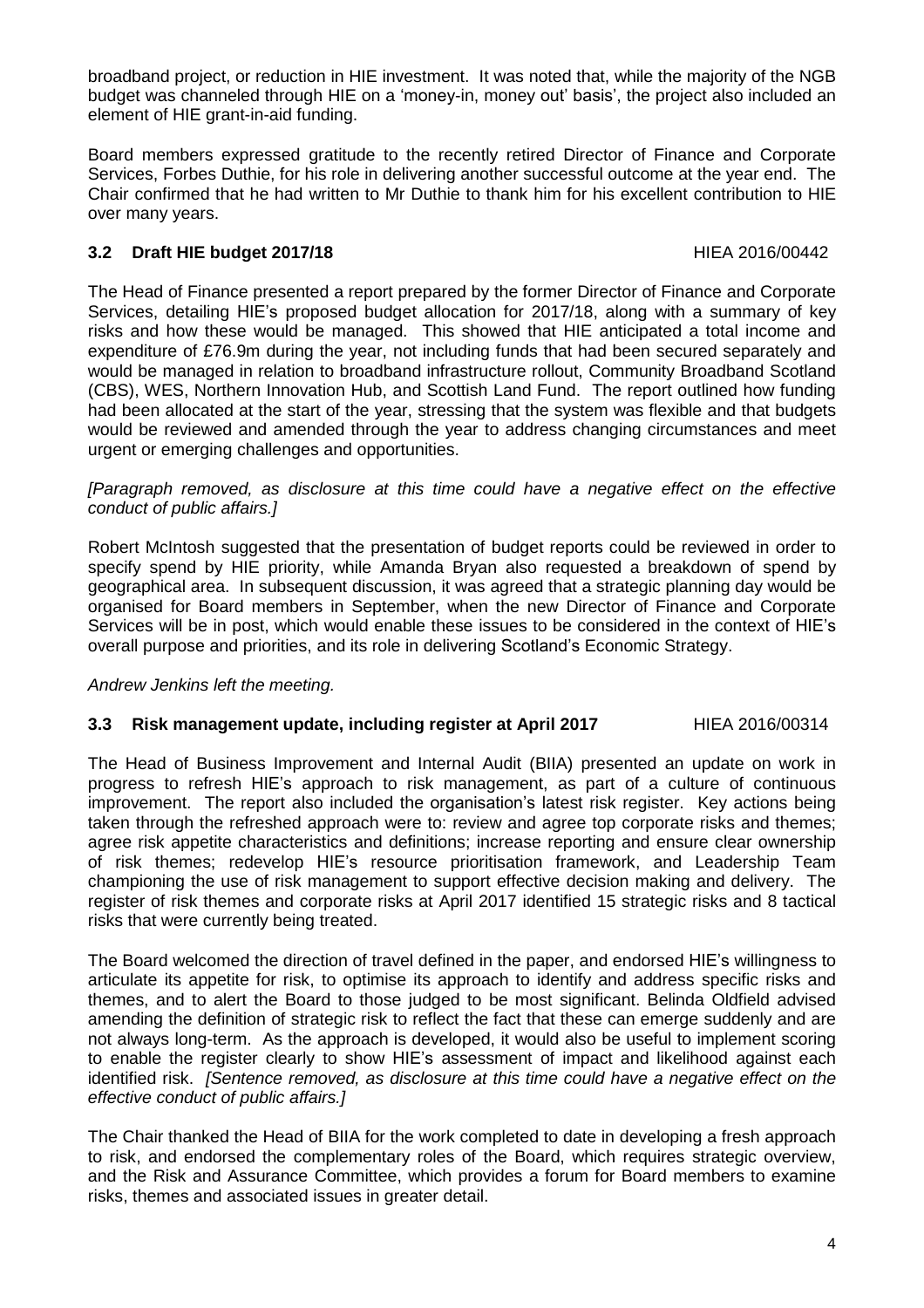# **3.4 Draft minute of the Risk and Assurance Committee, 7 March 2017** HIEA 2004/02226

Alistair Dodds introduced the draft minute of the Risk and Assurance Committee meeting held in Inverness on 7 March 2017. Items discussed at the meeting had included broadband rollout and the challenge of reaching 100% of the population, Cairngorm, HIE shareholdings and investments, the annual accounts and Audit Scotland's annual plan. Minutes of the Risk and Assurance Committee are routinely presented to the full Board in draft form to enable members to gain early sight of emerging audit issues affecting HIE and the region.

# **3.5 Year-end review 2016/17** HIEA 2016/00644

The Director of Regional Development presented HIE's 2016/17 year-end review, describing the out-turns achieved by HIE at the end of the financial year against key measures and priorities in the organisation's operating plan 2016/19, with an overview of wider activity. This showed that HIE had approved £41m to support new projects across the region with a total cost of £143m. HIE's investments would accelerate the current growth of client businesses, social enterprises and communities across the region, and generate longer term impacts through developing infrastructure. Direct out-turns had included the creation or safeguarding of 1,688 full time equivalent jobs; the attraction of 12 inward investment projects, and an increase of £79.5m in international sales. Thirteen per cent of HIE's investment had been made in fragile areas.

*[Paragraph removed, as disclosure at this time could have a negative effect on the effective conduct of public affairs.]*

On the subject of inclusive growth, it was noted that information was now being gathered to identify the proportions of women in leadership roles within HIE account managed clients, although other factors, including age profile, were more challenging to measure accurately. Board members also stressed the need for HIE to continue efforts to collaborate effectively with government and partner agencies to ensure the region was able to provide employers with access to appropriately skilled people.

Amanda Bryan raised a specific question, noting that, although the annual out-turn for turnover in the social economy generated by community owned assets fell within the desired range, HIE's performance under this heading had been less strong when compared with other measures that had been exceeded. In discussion, it was noted that community projects typically delivered benefits over relatively long timescales, and that the out-turns of account managed social enterprises, which were an important part of HIE's role in strengthening communities, were included with business out-turns in the performance measurement system. There would be an opportunity to explore these issues in depth at the June 2017 Board meeting, when a refreshed approach to strengthening communities and fragile areas would be presented and discussed.

### **4 INVESTMENT PROPOSALS MOLAIDHEAN AIRGEAD-TASGAIDH**

# **4.1 Cairngorm Mountain Ltd (CML): masterplan priorities 2017** HIEA 2016/00005

*Susan Smith and Keith Bryers joined the meeting.*

The Head of Business Development and the Head of Property and Infrastructure presented a paper recommending a change in purpose to a HIE loan of £4m to Cairngorm Mountain Ltd (CML) which the Board had approved on 12 February 2014. As the operating company of the HIE-owned funicular railway and associated visitor attractions at Cairngorm, including snowsports infrastructure, ownership of CML had been transferred through a share purchase agreement from HIE to Natural Assets Investment Ltd (NAIL) which had concluded in June 2014. This had followed an international procurement exercise that HIE had conducted to attract a suitable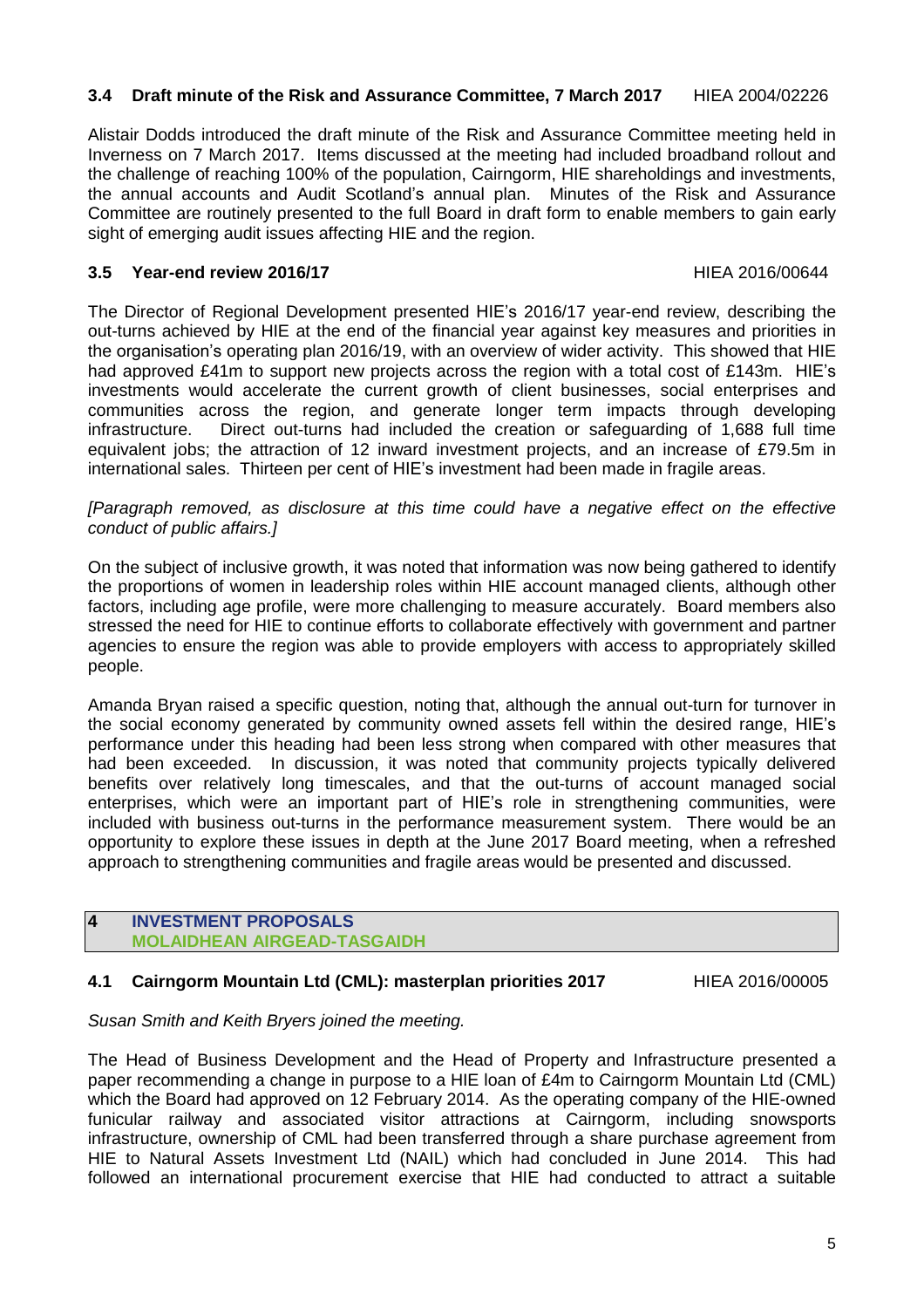operator for the facilities at Cairngorm, in which NAIL's parent company, Natural Retreats UK Ltd, had successfully emerged as the strongest bidder.

The £4m loan, to be repaid over the remainder of the 25-year term of CML's lease at Cairngorm, had originally been intended to support the establishment of a new day lodge on the mountain. Having operated the business for two years, however, CML had informed HIE in June 2016 that it now considered a better option would be to invest in alternative developments to stabilise the business on a year-round basis by attracting more visitors and increasing revenues and profitability. Subsequently, it had prepared a new masterplan that focused on developing an artificial ski slope to offer more skiing, learning and training opportunities throughout the year, and creating a new viewing platform to be enjoyed by visitors to the top station Ptarmigan building.

*[Paragraph removed, as disclosure at this time could have a negative effect on commercial interests.]*

In discussion, the Board noted that the Risk and Assurance Committee had also recently examined CML's performance, including the significant challenges experienced during the current winter season when snowfall had been virtually non-existent at Cairngorm. The importance of ensuring that any new developments at Cairngorm should meet international standards for high quality was also stressed. It was recognised that CML had set out a highly ambitious timescale to deliver the proposed improvements, and that HIE Board approval would enable consultation to get under way as early as possible. The masterplan was welcomed as a sensible way forward that would help address weather dependency, stabilise the business and strengthen the attraction's key role as an important driver of the wider tourism sector in the Aviemore area. The Board approved the change in purpose of HIE's £4m loan.

*Susan Smith and Keith Bryers left the meeting.*

**4.2** *[Item removed, as disclosure at this time could have a negative effect on commercial interests.]*

### **4.3 Innovation**

**a** HIE support for business innovation in the Highlands HIEA 2016/00100 **and Islands**

### **b Northern Innovation Hub (Inverness Highland City Region Deal)** HMS 9360366

As the meeting was running behind schedule, it was decided that an additional Board meeting be arranged for May, when these items relating to the important issue of innovation could be considered in appropriate depth. The Board recognised that certain elements of the Northern Innovation Hub project, including scoping and staffing considerations, needed to be progressed urgently, and agreed that work on these aspects could proceed in order to avoid delay. All other issues, including the request to proceed with procurement, would be considered in May.

### **4.4 Science Skills Academy (Inverness Highland City Region Deal)** HMS 9360227

# *Andrew Johnston joined the meeting*

The Science Skills Academy Project Director provided an update on progress with this Highlands and Islands-wide project, led by HIE, which aims to encourage more young people to engage and consider careers in science, technology, engineering, mathematics and digital subjects. The paper from the Project Director also requested Board approval for a total project spend of £3.213m on the Science Skills Academy. £3m of this funding would be provided by the Inverness Highland City Region Deal, with HIE contributing the remaining £213,000 to extend the project beyond Highland to benefit young people in all other parts of the region.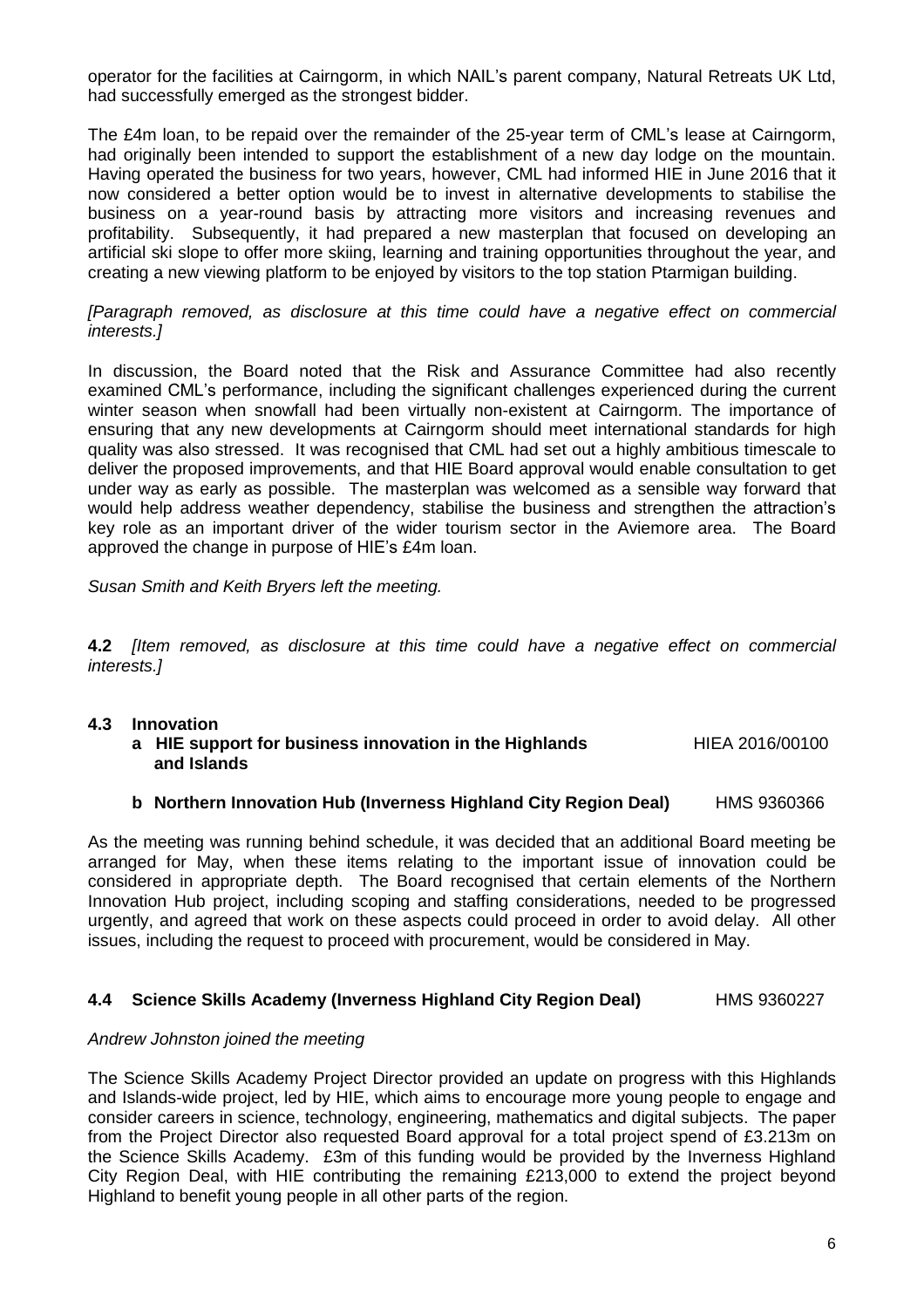The Academy aims to support economic growth and the retention of talented young people within the Highlands and Islands by promoting opportunities in education and employment. In addition to HIE, it was being overseen and supported by partners including the Highland Council, Skills Development Scotland and the University of the Highlands and Islands. A key part of the programme would be the delivery of interdisciplinary 'Newton modules' to all young people aged 11 – 14, adapting and developing a model that had proven highly successful in Scandinavia. Modules would be developed in partnership with employers and academic institutions to reflect local industry or research expertise and needs, and were likely to focus on energy, aquaculture, health science, biotechnology, environmental science and digital creativity.

The Board welcomed the update, and stressed the importance of engaging at senior level with local authorities to obtain maximum impact from collaboration and deliver opportunities for young people across the whole region. It was suggested that the Academy would be a suitable topic for discussion at a future meeting of the Convention of the Highlands and Islands. The possibility of creating a mobile service was discussed and Mr Johnston confirmed that suitable options were being explored. The project spend of £3.213m was approved.

### *Andrew Johnston left the meeting*

# **4.5 Inverness Campus plot 8 development – phase II** HMS 9360568

# *Keith Bryers joined the meeting.*

The Head of Property and Infrastructure presented a paper recommending HIE investment of £6,693,635 (£5,293,635 HIE and £1.4m European Regional Development Fund) to construct a new building on Inverness Campus that would meet anticipated demand from companies in the life sciences growth sector. An existing, award winning building within the life sciences enterprise area on the Campus, Aurora House, was expected to reach capacity shortly, and the proposed new building would cater for enquiries from companies seeking larger premises than those currently available. It was anticipated that the project, in tandem with other HIE initiatives, would encourage the formation of seven new businesses and the attraction of seven inward investments, supporting up to 140 new, high value careers in the region.

HIE was now seeking Board approval for this investment, and authority to begin Europe-wide procurement through the Official Journal of the European Union to appoint a contractor to construct the building and associated infrastructure at Inverness Campus. Among other recommendations, it was also requested that the approval of funding for further fit-out works be delegated to Leadership Team or Director. Spend would be scheduled over financial years 2017/18 and 2018/19. The Board approved the recommendations in the paper.

# **4.6 Inverness Campus – North bridge development** HMS 9360617

The Board approved a recommendation for HIE funding totalling £2.25m to construct the North Bridge at Inverness Campus, enabling pedestrian, cyclist and public transport access, above a railway line, to and from the neighbouring Inverness Retail and Business Park. Creation of the North Bridge was a condition of the 2011 planning permission for phase one of Inverness Campus, and this was required to be completed before 50,000 square metres of development at the campus were occupied. It was noted that an application to support construction costs had been made to the cycling charity Sustrans, and a decision was expected shortly, and that further recoveries could be received from the Highland Council, reducing the cost to HIE by up to £1.1m. Sustrans had already contributed to design costs for the bridge. In response to a question from Alistair Dodds, the Head of Property and Infrastructure gave an assurance that the budget included an appropriate level of contingency funding.

The project will now proceed to procurement, with works to be project managed on behalf of HIE by Torrance Partnership.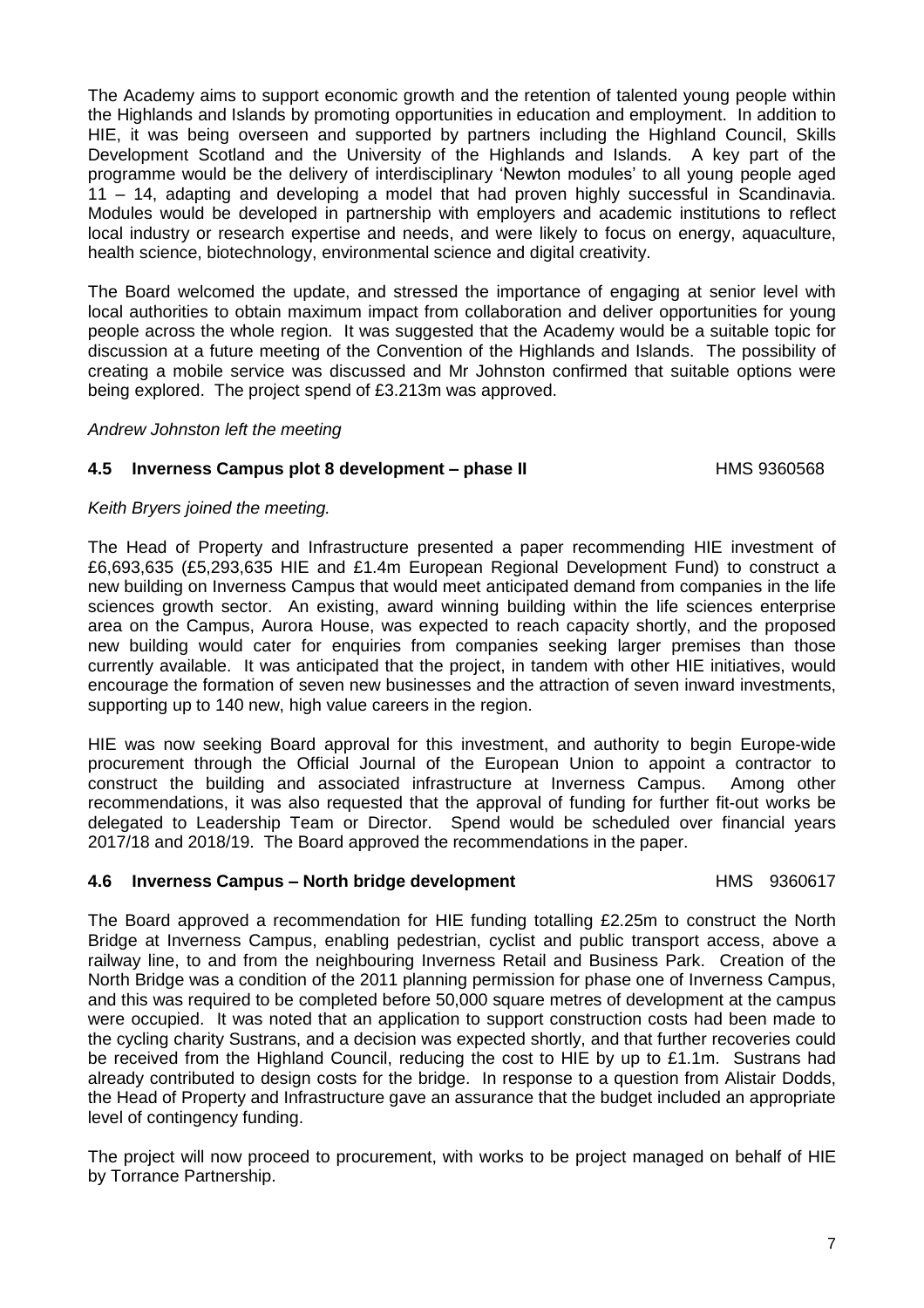# **4.7 Property factoring and consultancy budget HMS 9360475**

This Head of Property and Infrastructure presented a paper recommending HIE cash funding totalling £4,373,906 gross (£1,863,906 net) for property factoring and associated consultancy in 2017/18. HIE's commercial property portfolio currently comprises 76 industrial and 36 office premises, 90 development plots, 12 plots sub-let to businesses on long-term head leases and 15 miscellaneous properties (including the Centre for Health Science, Cairngorm Mountain, Orbost Estate and Inverness Campus). The HIE-occupied portfolio comprises two HIE-owned offices and 14 offices leased from the private sector. A property managing agent provides services ranging from managing letting enquires through to rent reviews, lease renewals, sales, purchases, invoicing and management of service charges. The Asset Valuation of the HIE-owned commercial property portfolio at 31st January 2017 was £39.22m, including £10.4m associated with the Centre for Health Science in Inverness.

The Board approved gross funding of £4,373,906 for property factoring and consultancy in 2017/18, noting that the budget included a recoverable cost line for projected income received from insurance premiums and service charges, while allowing for minimal contingency. It was estimated that the net cost to HIE would be £1,863,906 following recoveries.

*Keith Bryers left the meeting.*

## **5 ITEMS FOR DISCUSSION CUSPAIREAN AIRSON BEACHDACHADH**

**5.1** *[Item removed, as disclosure at this time could have a negative effect on commercial interests.]*

# **5.2 HIE Operating Plan 2017-18** HIEA 2017/00108

The Interim Chief Executive presented HIE's draft operating plan for 2017/18, which had been discussed in outline at a previous Board meeting and had now been developed, reflecting the content of draft strategic guidance from Scottish Government ministers. In particular, it was highlighted that the plan sought to demonstrate a clear and complementary relationship between HIE's priorities and the national themes of investment, innovation, internationalisation and inclusive growth that were at the heart of Scotland's Economic Strategy. Amanda Bryan requested that consideration be given to reinstating or replacing a performance measure from previous operating plans relating to HIE's role in strengthening communities, and it was agreed that this would be done. As time was limited, Board members agreed to contact the Interim Chief Executive directly following the meeting, concerning any further matters they wished to raise.

# **5.3 Space opportunities EXECUTE: EXECUTE: EXECUTE: HIEA 2012/00812**

# *Martin Johnson joined the meeting.*

The Board welcomed an update from the Regional Head of International Trade and Investment, describing emerging opportunities to develop one or more launch facilities for the space sector in the Highlands and Islands. Three centres in the region had been identified as having potential: Machrihanish in Argyll for horizontal launches, and Scolpaig in the Outer Hebrides and Moine in Sutherland for vertical launches. It was noted that the UK Space Agency (UKSA) had set a deadline of 27 April for any consortium that wished to apply for funding to establish a launch facility. With this deadline in mind, the Board supported HIE's request to become a partner in the bid process for credible consortia bids, subject to review by the Interim Chief Executive. The Board was also content for HIE to continue to progress due diligence to understand the potential social and economic impacts of space opportunities in the region, and to continue to engage with UKSA.

*Martin Johnson left the meeting.*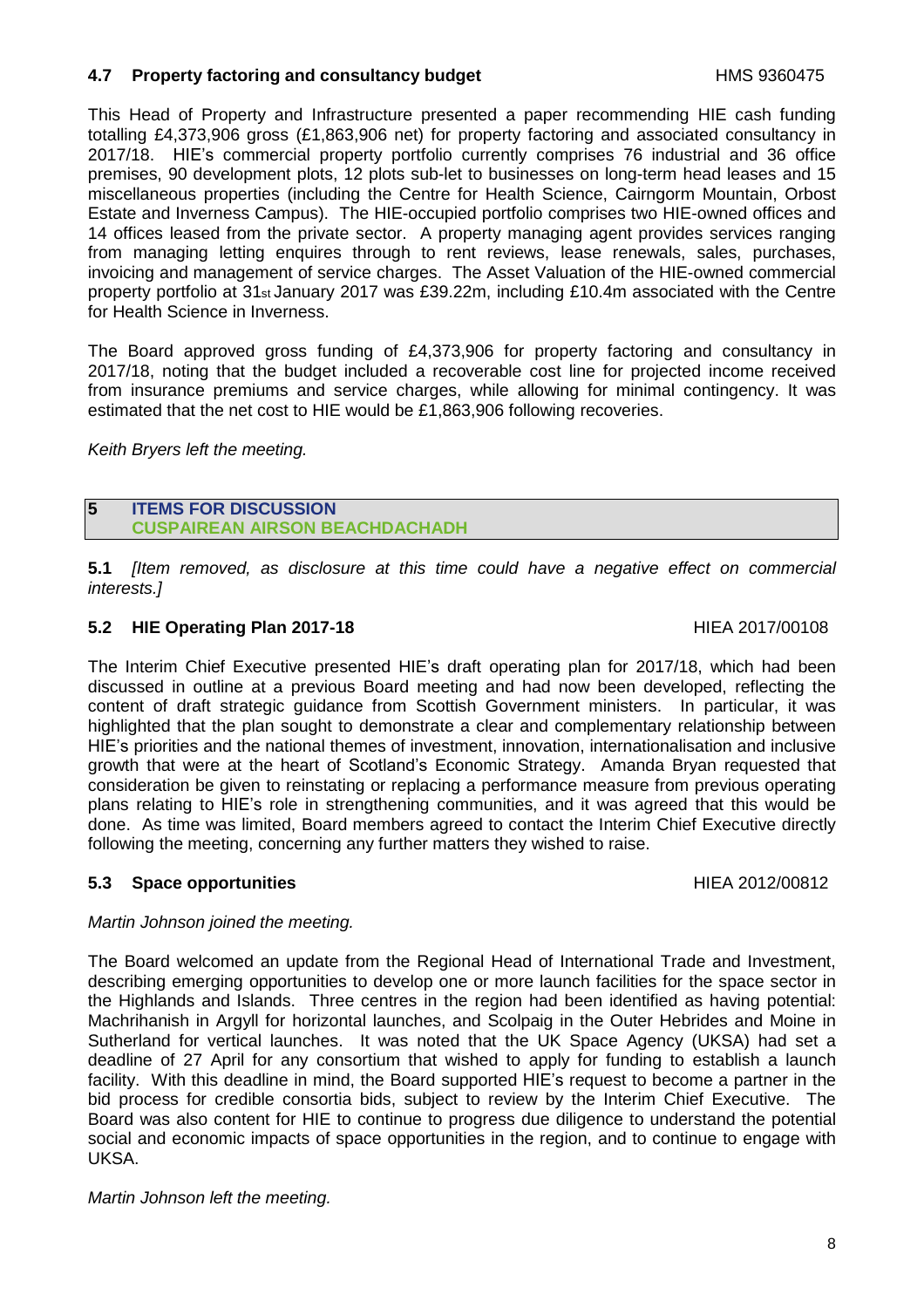#### **6 ITEMS FOR INFORMATION CUSPAIREAN AIRSON FIOSRACHADH**

# **6.1 Scottish Government Strategic Guidance**

The Board noted the contents of draft strategic guidance letters sent to the Chair by the Cabinet Secretary for the Economy, Jobs and Fair Work, and the Cabinet Secretary for the Rural Economy and Connectivity.

# **6.2 Economic Briefing – April 2017** HIEA 2014/01290

The latest regional economic briefing, prepared by HIE's Planning and Partnerships team, was welcomed.

# **6.3 HIE's Equality Mainstreaming Report 2017** HIEA 2017/02079

The Board welcomed HIE's Equality Mainstreaming Report 2017, describing the delivery of equality outcomes, reviewing progress in mainstreaming equality across HIE, and analysing HIE employee demographic information over four years, including showing how this has been used.

# **6.4 Gaelic Plan Launch** HIEA 2014/00982

The Board received advance copies of HIE's latest Gaelic Plan, which had been discussed previously and would be published shortly.

# **6.5 Business Panel Survey – April 2017** HIEA 2012/00771

As the meeting was drawing to a close, it was agreed that the results of the latest survey of HIE's Highlands and Islands Business Panel would be shared and discussed at a future meeting.

# **6.6 Digital and broadband – COHI paper** HIEA 2017/00385

The Board noted the contents of a paper that had been presented to the Convention of the Highlands and Islands, describing progress in improving broadband and mobile coverage across the region.

# **6.7 HIE event feedback HIEA 2004/02226**

The Board noted positive correspondence relating to recent events, including a stakeholder engagement lunch in Ullapool, and the opening of Lews Castle in Stornoway.

# **6.8 Any other business**

# **a Extra Board meeting to be arranged in May**

In recognition of the challenge involved in meeting a very busy agenda for the April meeting, it was agreed that an additional Board meeting would be organised for a date in May. This would include a specific focus on HIE's approach to innovation, including the Northern Innovation Hub, as well as discussion the latest Business Panel report, and any other matters that are ready for Board consideration at that time.

# **b Isle of Eigg**

Amanda Bryan noted that the islanders of Eigg had celebrated the twentieth anniversary of their historic purchase, through which they had established a flagship of community ownership and enterprise that had generated a substantial population increase and demographic spread. The Board welcomed this update.